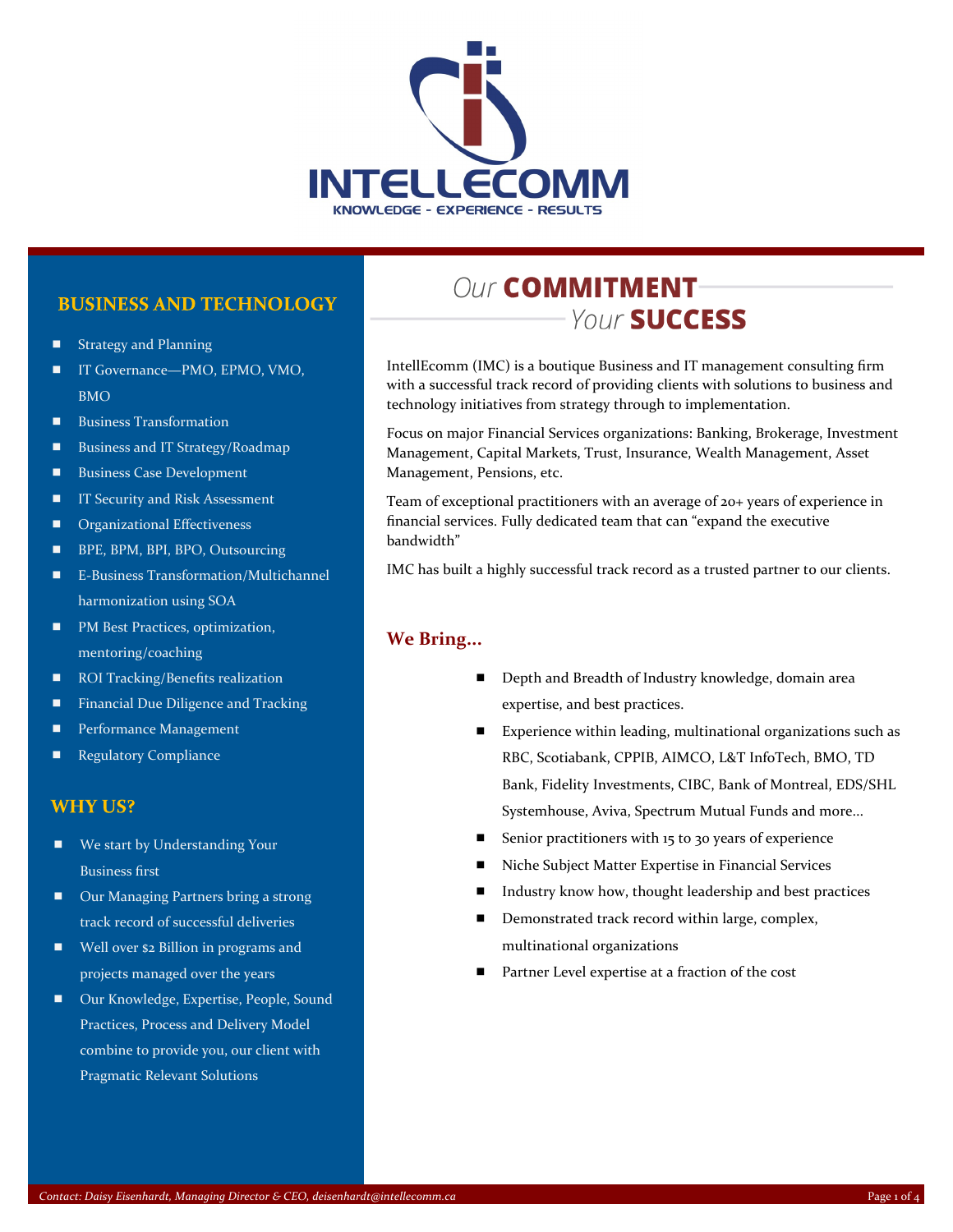

#### **FINANCIAL SERVICES**

- **Mutual Fund Processing**
- Banking
- **Brokerage**
- Capital Markets
- $\blacksquare$  Trust
- Wealth Management, Asset Management, Investment Management.
- **Treasury and Cash Management**
- **Pensions**
- **Insurance**
- Risk/Regulatory/Compliance
- **Financial Accounting**
- **Portfolio Management**
- Portfolio Accounting
- Performance Management

#### **BUSINESS AND IT SOLUTIONS**

- Governance—PMO, EPMO, VMO, BMO
- **Visioning**
- Business and IT Strategy/Roadmap
- **Business Case Development**
- **IT Governance, Security and Risk** Assessment
- **C** Organizational Effectiveness
- **BPE, BPM, BPI, BPO, Outsourcing**
- E-Business Transformation/Multichannel harmonization using SOA
- PM Best Practices, optimization, mentoring/coaching
- ROI Tracking/Benefits realization
- **Financial Due Diligence and Tracking**
- **Performance Management**



### BUSINESS AND TECHNOLOGY SERVICES **BUSINESS AND TECHNOLOGY SERVICES**

#### **STRATEGY**

- Organizational Assessment and Development/Implementation of Strategies for Organizational effectiveness improvement
- **RFP Preparation, Evaluation, Vendor Contract Negotiation, Service Level** Agreements and Vendor/Relationship Management process
- **Applications Review, Solutions Assessment**
- **Technology Remediation and Modernization**
- **Business Planning and Business Case Development.**

#### **BUSINESS AND IT TRANSFORMATION**

- Business Process Engineering and Optimization
- **Business Intelligence and Reporting**
- Enterprise Change Management
- **Performance Management**

#### **REGULATORY COMPLIANCE**

- Enterprise Risk Management
- **Deparations Risk Management**
- Liquidity, Credit and Market Risk Expertise
- Regulatory Compliance– EMIR, BASEL, AML, FATCA, DODD-FRANK, etc.

#### **IT SECURITY AND RISK**

- IT Security and Risk Assessment (TRA Assessment, Threat Monitoring, etc.)
- Security Assessment and Audit
- Vulnerability Assessment & Risk Management Consulting

#### **IT GOVERNANCE AND BEST/SOUND PRACTICES**

- Program/Project Management Office (EPMO/PMO) Startup, PMO process optimization, framework development, PPM tools implementation
- Vendor management office (CMO) startup and process optimization
- **Project Portfolio Management**
- **Benefits Realization and Financial Due Diligence**

#### **PROGRAM/PROJECT LEADERSHIP**

- Program/Project Management, Delivery, Audit/Review/Assessment.
- Leadership and Program/Project Management Coaching/Mentoring

#### **ARCHITECTURE**

- Business, Solution, Data and Technology Architecture design and Implementation
- Enterprise Data Management, Data Governance best practices/process, Data Governance Office (DGO) startup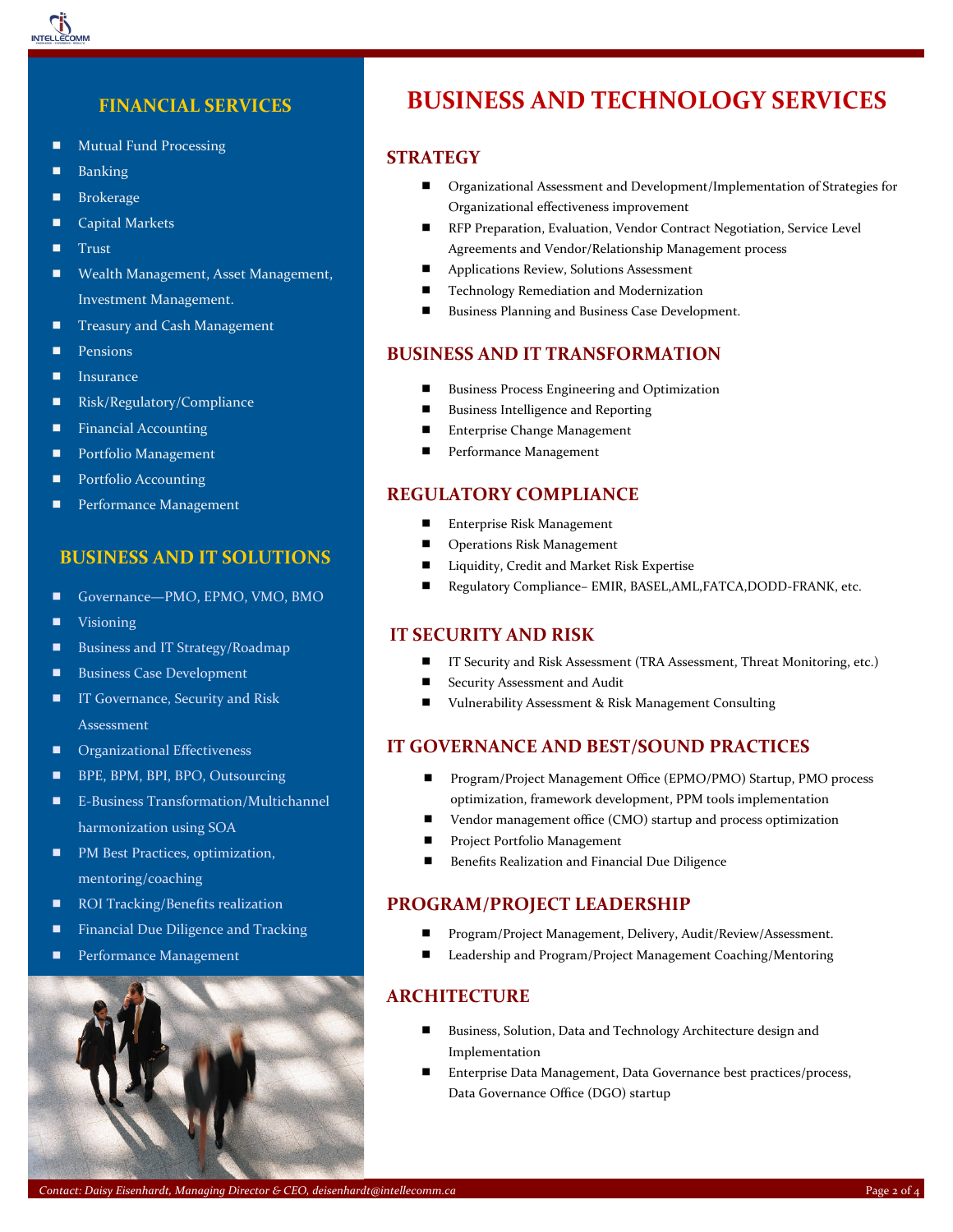

#### **FINANCIAL SERVICES**

- **Mutual Fund Processing**
- Retail and Commercial Banking
- **Brokerage**
- Capital Markets
- **Trust and Investor Services**
- Wealth Management, Asset Management
- **Investment Management**
- **Treasury and Cash Management**
- **Pensions**
- **Insurance**
- Risk Management
- **Regulatory Compliance**
- **Financial Accounting**
- **Portfolio Management**
- **Portfolio Accounting**
- **Performance Management**

### **FINANCIAL SERVICES PRACTICE**

IMC' Financial Services Practice serves a wide variety of clients in wealth management, capital markets, asset management, retail banking, commercial banking, investment banking/brokerage, investment management, consumer finance, securities, insurance, and diversified financial services.

We **partner** with our clients to work on key challenges facing then today: from growth and industry consolidation to operational efficiency and risk management. Our team of specialized consultants bring years of direct, front-line experience in a full range of products and technologies within the financial markets, helping clients elevate their performance by implement transformative solutions thereby increasing efficiencies and reducing costs.

IMC's team of financial services management consultants are uniquely positioned to **differentiating strategies** to help our clients. Financial services sector continues to face competitive pressures and volatility due to globalization, market consolidation and new technologies, forcing leaders to innovate at an unprecedented pace. Now more than ever, financial services firms need to develop strategies that differentiate them and enable them to continue to meet customer needs.

Our dedicated financial services specialists also bring depth and breadth of **domain area expertise** to provide customized advisory, design and analysis services to address challenges such as regulatory compliance, operations process improvement, business intelligence and reporting, big data, project and program governance, customer relationship management, new product development, optimization and management, and channel/social media strategies. Our research team offer a studies specific to financial services tailored to addressing any client inquiries.

Our team have experience **solving problems** on behalf of our clients which include major financial services organizations such as banking, insurance, wealth managers, asset managers, investment management firms, capital markets, etc. We have a strong track record of partnering with our clients to help them successfully navigate the ever-changing landscape of the financial services industry, using our expert knowledge and deep industry experience to provide lasting results.